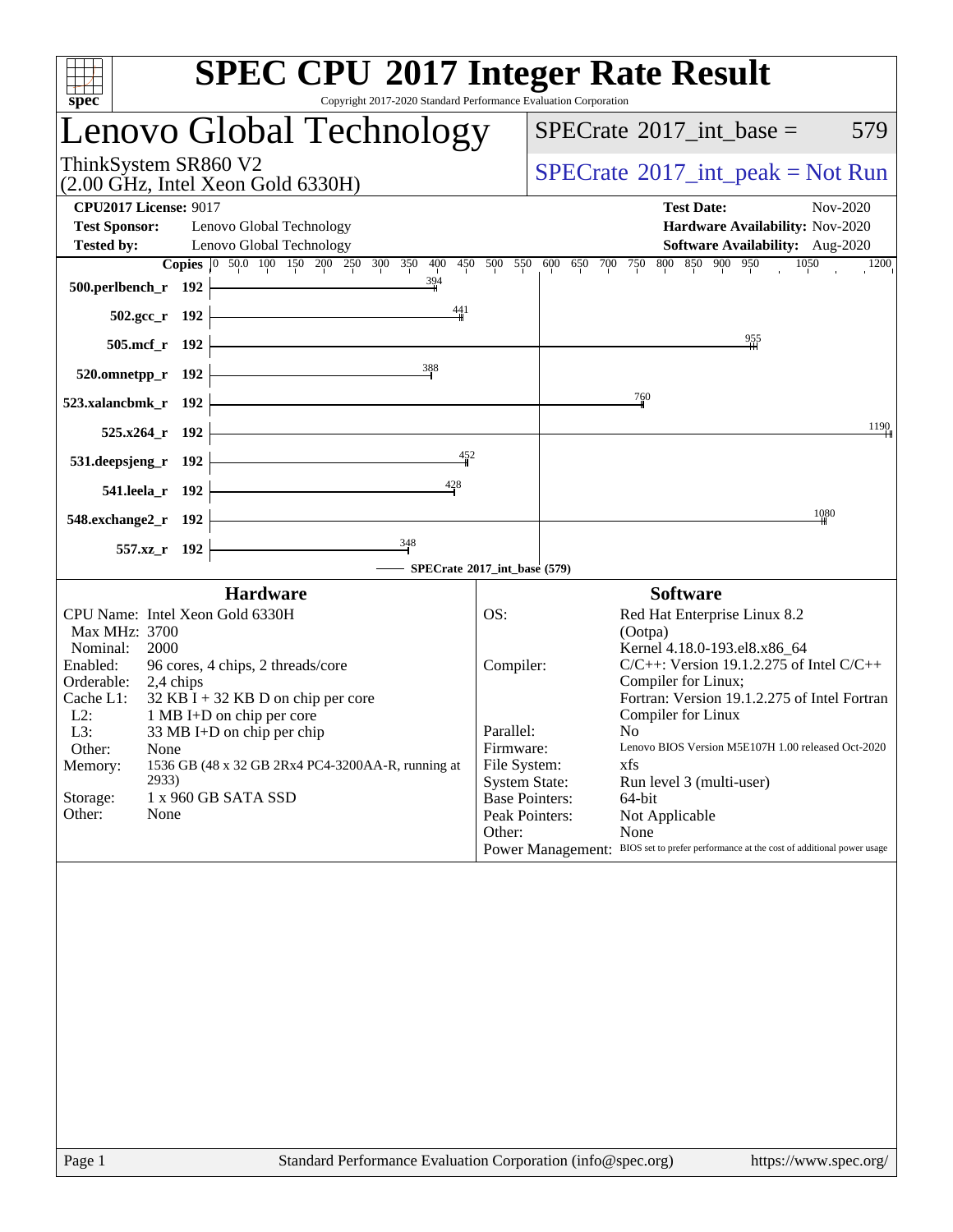

### **[SPEC CPU](http://www.spec.org/auto/cpu2017/Docs/result-fields.html#SPECCPU2017IntegerRateResult)[2017 Integer Rate Result](http://www.spec.org/auto/cpu2017/Docs/result-fields.html#SPECCPU2017IntegerRateResult)** Copyright 2017-2020 Standard Performance Evaluation Corporation

### Lenovo Global Technology

 $SPECTate@2017$  int base = 579

(2.00 GHz, Intel Xeon Gold 6330H)

ThinkSystem SR860 V2<br>  $\begin{array}{c} \text{SPECrate} \textcirc 2017\_int\_peak = Not Run \end{array}$  $\begin{array}{c} \text{SPECrate} \textcirc 2017\_int\_peak = Not Run \end{array}$  $\begin{array}{c} \text{SPECrate} \textcirc 2017\_int\_peak = Not Run \end{array}$ 

**[Test Sponsor:](http://www.spec.org/auto/cpu2017/Docs/result-fields.html#TestSponsor)** Lenovo Global Technology **[Hardware Availability:](http://www.spec.org/auto/cpu2017/Docs/result-fields.html#HardwareAvailability)** Nov-2020

**[CPU2017 License:](http://www.spec.org/auto/cpu2017/Docs/result-fields.html#CPU2017License)** 9017 **[Test Date:](http://www.spec.org/auto/cpu2017/Docs/result-fields.html#TestDate)** Nov-2020 **[Tested by:](http://www.spec.org/auto/cpu2017/Docs/result-fields.html#Testedby)** Lenovo Global Technology **[Software Availability:](http://www.spec.org/auto/cpu2017/Docs/result-fields.html#SoftwareAvailability)** Aug-2020

### **[Results Table](http://www.spec.org/auto/cpu2017/Docs/result-fields.html#ResultsTable)**

|                                     | <b>Base</b>   |                |                |                | <b>Peak</b> |                |       |               |                |              |                |              |                |              |
|-------------------------------------|---------------|----------------|----------------|----------------|-------------|----------------|-------|---------------|----------------|--------------|----------------|--------------|----------------|--------------|
| <b>Benchmark</b>                    | <b>Copies</b> | <b>Seconds</b> | Ratio          | <b>Seconds</b> | Ratio       | <b>Seconds</b> | Ratio | <b>Copies</b> | <b>Seconds</b> | <b>Ratio</b> | <b>Seconds</b> | <b>Ratio</b> | <b>Seconds</b> | <b>Ratio</b> |
| 500.perlbench_r                     | 192           | 775            | 394            | 777            | 393         | 769            | 397   |               |                |              |                |              |                |              |
| $502.\text{gcc\_r}$                 | 192           | 617            | 441            | 620            | 439         | 613            | 443   |               |                |              |                |              |                |              |
| $505$ .mcf r                        | 192           | 327            | 950            | 325            | 955         | 323            | 962   |               |                |              |                |              |                |              |
| 520.omnetpp_r                       | 192           | 650            | 388            | 650            | 387         | 648            | 389   |               |                |              |                |              |                |              |
| 523.xalancbmk r                     | 192           | 268            | 757            | 266            | 762         | 267            | 760   |               |                |              |                |              |                |              |
| 525.x264 r                          | 192           | 283            | 1190           | 281            | 1190        | 281            | 1200  |               |                |              |                |              |                |              |
| 531.deepsjeng_r                     | 192           | 491            | 448            | 487            | 452         | 487            | 452   |               |                |              |                |              |                |              |
| 541.leela r                         | 192           | 744            | 428            | 743            | 428         | 741            | 429   |               |                |              |                |              |                |              |
| 548.exchange2_r                     | 192           | 468            | 1070           | 465            | 1080        | 466            | 1080  |               |                |              |                |              |                |              |
| 557.xz r                            | 192           | 597            | 347            | 595            | 348         | 596            | 348   |               |                |              |                |              |                |              |
| $SPECrate^{\circ}2017$ int base =   |               |                | 579            |                |             |                |       |               |                |              |                |              |                |              |
| $SPECrate^{\circ}2017\_int\_peak =$ |               |                | <b>Not Run</b> |                |             |                |       |               |                |              |                |              |                |              |

Results appear in the [order in which they were run](http://www.spec.org/auto/cpu2017/Docs/result-fields.html#RunOrder). Bold underlined text [indicates a median measurement](http://www.spec.org/auto/cpu2017/Docs/result-fields.html#Median).

### **[Submit Notes](http://www.spec.org/auto/cpu2017/Docs/result-fields.html#SubmitNotes)**

 The numactl mechanism was used to bind copies to processors. The config file option 'submit' was used to generate numactl commands to bind each copy to a specific processor. For details, please see the config file.

### **[Operating System Notes](http://www.spec.org/auto/cpu2017/Docs/result-fields.html#OperatingSystemNotes)**

Stack size set to unlimited using "ulimit -s unlimited"

### **[Environment Variables Notes](http://www.spec.org/auto/cpu2017/Docs/result-fields.html#EnvironmentVariablesNotes)**

```
Environment variables set by runcpu before the start of the run:
LD_LIBRARY_PATH =
      "/home/cpu2017-1.1.0-ic19.1u2/lib/intel64:/home/cpu2017-1.1.0-ic19.1u2/l
      ib/ia32:/home/cpu2017-1.1.0-ic19.1u2/je5.0.1-32"
MALLOC_CONF = "retain:true"
```
### **[General Notes](http://www.spec.org/auto/cpu2017/Docs/result-fields.html#GeneralNotes)**

 Binaries compiled on a system with 1x Intel Core i9-7980XE CPU + 64GB RAM memory using Redhat Enterprise Linux 8.0 Transparent Huge Pages enabled by default Prior to runcpu invocation Filesystem page cache synced and cleared with: sync; echo 3> /proc/sys/vm/drop\_caches

**(Continued on next page)**

| Page 2 | Standard Performance Evaluation Corporation (info@spec.org) | https://www.spec.org/ |
|--------|-------------------------------------------------------------|-----------------------|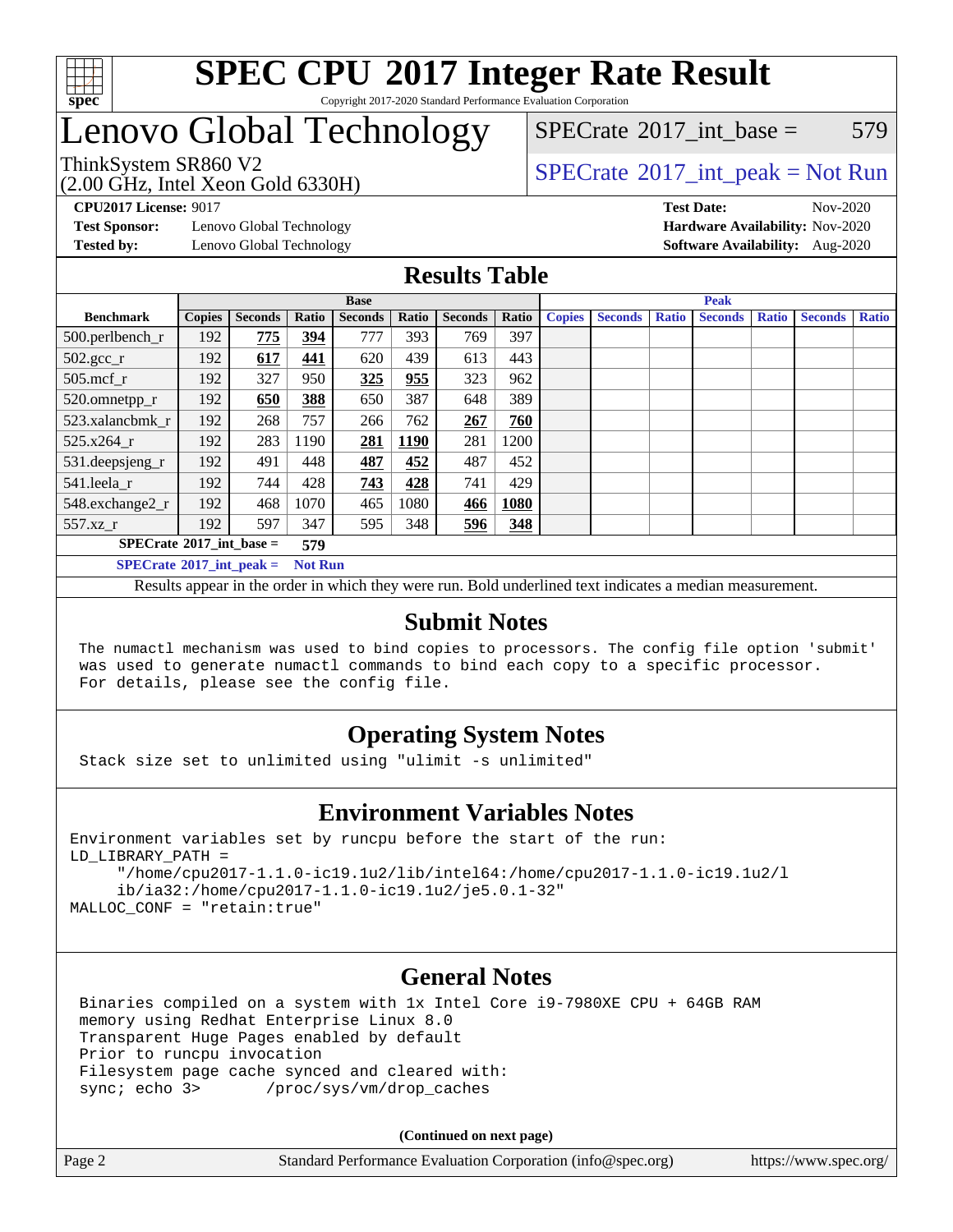

Copyright 2017-2020 Standard Performance Evaluation Corporation

Lenovo Global Technology

 $SPECTate@2017$  int base = 579

(2.00 GHz, Intel Xeon Gold 6330H)

ThinkSystem SR860 V2<br>  $\begin{array}{c} \text{SPECrate} \textcirc 2017\_int\_peak = Not Run \end{array}$  $\begin{array}{c} \text{SPECrate} \textcirc 2017\_int\_peak = Not Run \end{array}$  $\begin{array}{c} \text{SPECrate} \textcirc 2017\_int\_peak = Not Run \end{array}$ 

**[Test Sponsor:](http://www.spec.org/auto/cpu2017/Docs/result-fields.html#TestSponsor)** Lenovo Global Technology **[Hardware Availability:](http://www.spec.org/auto/cpu2017/Docs/result-fields.html#HardwareAvailability)** Nov-2020 **[Tested by:](http://www.spec.org/auto/cpu2017/Docs/result-fields.html#Testedby)** Lenovo Global Technology **[Software Availability:](http://www.spec.org/auto/cpu2017/Docs/result-fields.html#SoftwareAvailability)** Aug-2020

**[CPU2017 License:](http://www.spec.org/auto/cpu2017/Docs/result-fields.html#CPU2017License)** 9017 **[Test Date:](http://www.spec.org/auto/cpu2017/Docs/result-fields.html#TestDate)** Nov-2020

#### **[General Notes \(Continued\)](http://www.spec.org/auto/cpu2017/Docs/result-fields.html#GeneralNotes)**

Page 3 Standard Performance Evaluation Corporation [\(info@spec.org\)](mailto:info@spec.org) <https://www.spec.org/> runcpu command invoked through numactl i.e.: numactl --interleave=all runcpu <etc> NA: The test sponsor attests, as of date of publication, that CVE-2017-5754 (Meltdown) is mitigated in the system as tested and documented. Yes: The test sponsor attests, as of date of publication, that CVE-2017-5753 (Spectre variant 1) is mitigated in the system as tested and documented. Yes: The test sponsor attests, as of date of publication, that CVE-2017-5715 (Spectre variant 2) is mitigated in the system as tested and documented. **[Platform Notes](http://www.spec.org/auto/cpu2017/Docs/result-fields.html#PlatformNotes)** BIOS configuration: Choose Operating Mode set to Maximum Performance and then set it to Custom Mode MONITOR/MWAIT set to Enabled DCU Streamer Prefetcher set to Disabled SNC set to Enabled LLC dead line alloc set to Disable Sysinfo program /home/cpu2017-1.1.0-ic19.1u2/bin/sysinfo Rev: r6365 of 2019-08-21 295195f888a3d7edb1e6e46a485a0011 running on localhost.localdomain Wed Nov 25 13:49:07 2020 SUT (System Under Test) info as seen by some common utilities. For more information on this section, see <https://www.spec.org/cpu2017/Docs/config.html#sysinfo> From /proc/cpuinfo model name : Intel(R) Xeon(R) Gold 6330H CPU @ 2.00GHz 4 "physical id"s (chips) 192 "processors" cores, siblings (Caution: counting these is hw and system dependent. The following excerpts from /proc/cpuinfo might not be reliable. Use with caution.) cpu cores : 24 siblings : 48 physical 0: cores 0 1 2 3 4 5 8 9 10 11 12 13 16 17 18 19 20 21 24 25 26 27 28 29 physical 1: cores 0 1 2 3 4 5 8 9 10 11 12 13 16 17 18 19 20 21 24 25 26 27 28 29 physical 2: cores 0 1 2 3 4 5 8 9 10 11 12 13 16 17 18 19 20 21 24 25 26 27 28 29 physical 3: cores 0 1 2 3 4 5 8 9 10 11 12 13 16 17 18 19 20 21 24 25 26 27 28 29 From lscpu: Architecture: x86\_64 CPU op-mode(s): 32-bit, 64-bit Byte Order: Little Endian CPU(s): 192 On-line CPU(s) list: 0-191 Thread(s) per core: 2 **(Continued on next page)**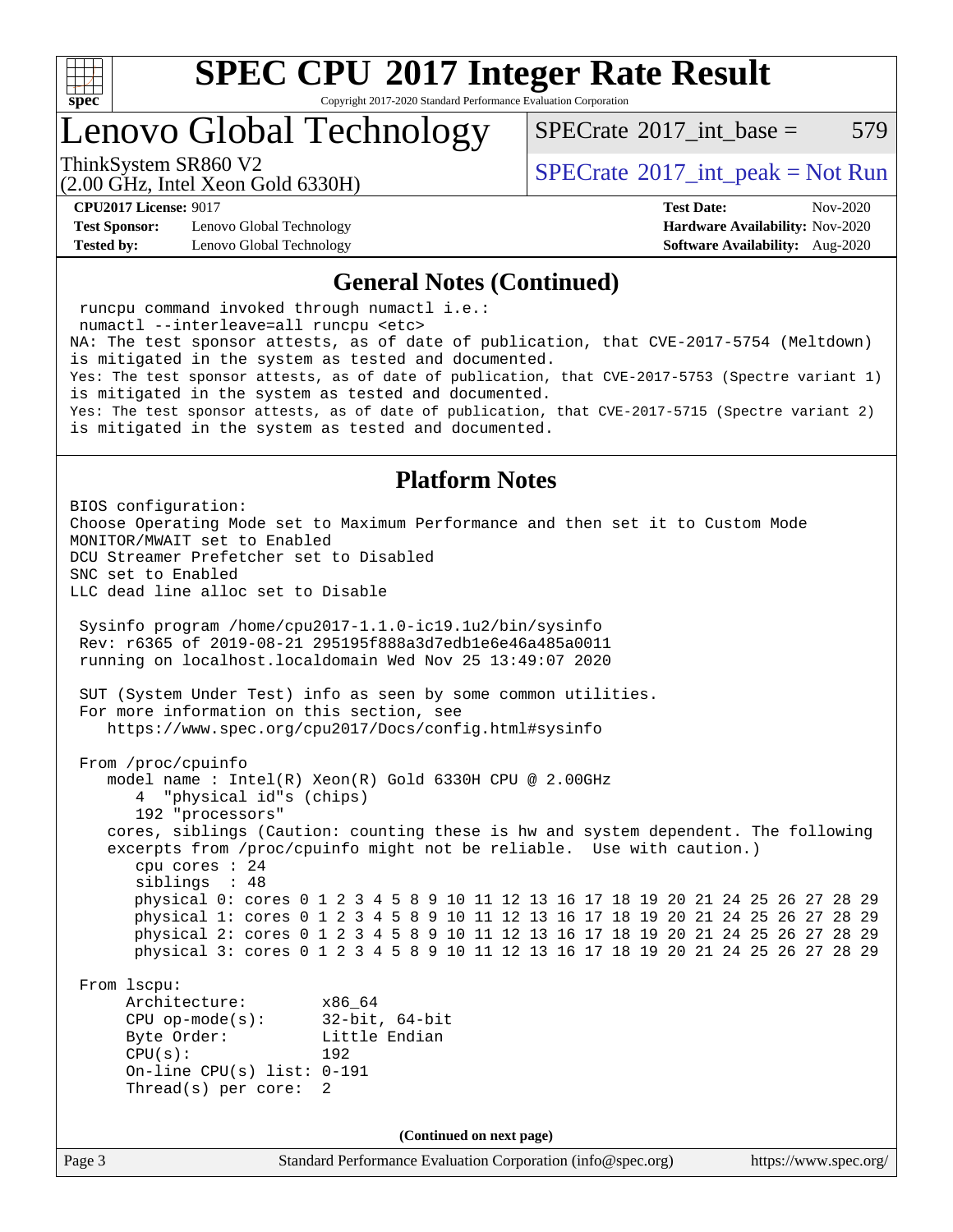

Copyright 2017-2020 Standard Performance Evaluation Corporation

Lenovo Global Technology

 $SPECTate@2017_int\_base = 579$ 

(2.00 GHz, Intel Xeon Gold 6330H)

ThinkSystem SR860 V2<br>  $(2.00 \text{ GHz. Intel } \text{Yoon Gold } 6330H)$  [SPECrate](http://www.spec.org/auto/cpu2017/Docs/result-fields.html#SPECrate2017intpeak)®[2017\\_int\\_peak = N](http://www.spec.org/auto/cpu2017/Docs/result-fields.html#SPECrate2017intpeak)ot Run

**[CPU2017 License:](http://www.spec.org/auto/cpu2017/Docs/result-fields.html#CPU2017License)** 9017 **[Test Date:](http://www.spec.org/auto/cpu2017/Docs/result-fields.html#TestDate)** Nov-2020

**[Test Sponsor:](http://www.spec.org/auto/cpu2017/Docs/result-fields.html#TestSponsor)** Lenovo Global Technology **[Hardware Availability:](http://www.spec.org/auto/cpu2017/Docs/result-fields.html#HardwareAvailability)** Nov-2020 **[Tested by:](http://www.spec.org/auto/cpu2017/Docs/result-fields.html#Testedby)** Lenovo Global Technology **[Software Availability:](http://www.spec.org/auto/cpu2017/Docs/result-fields.html#SoftwareAvailability)** Aug-2020

#### **[Platform Notes \(Continued\)](http://www.spec.org/auto/cpu2017/Docs/result-fields.html#PlatformNotes)**

| Core(s) per socket:         | 24                                                                                      |
|-----------------------------|-----------------------------------------------------------------------------------------|
| Socket(s):                  | $\overline{4}$                                                                          |
| NUMA $node(s):$             | 8                                                                                       |
| Vendor ID:                  | GenuineIntel                                                                            |
| CPU family:                 | 6                                                                                       |
| Model:                      | 85                                                                                      |
| Model name:                 | $Intel(R) Xeon(R) Gold 6330H CPU @ 2.00GHz$                                             |
| Stepping:                   | 11                                                                                      |
| CPU MHz:                    | 3020.086                                                                                |
| CPU max MHz:                | 3700.0000                                                                               |
| CPU min MHz:                | 1000.0000                                                                               |
| BogoMIPS:                   | 4000.00                                                                                 |
| Virtualization:             | $VT - x$                                                                                |
| L1d cache:                  | 32K                                                                                     |
| Lli cache:                  | 32K                                                                                     |
| $L2$ cache:                 | 1024K                                                                                   |
| L3 cache:                   | 33792K                                                                                  |
| NUMA node0 CPU(s):          | $0-2, 6-8, 12-14, 18-20, 96-98, 102-104, 108-110, 114-116$                              |
| NUMA nodel CPU(s):          | 3-5, 9-11, 15-17, 21-23, 99-101, 105-107, 111-113, 117-119                              |
| NUMA node2 CPU(s):          | 24-26, 30-32, 36-38, 42-44, 120-122, 126-128, 132-134, 138-140                          |
| NUMA $node3$ $CPU(s)$ :     | 27-29, 33-35, 39-41, 45-47, 123-125, 129-131, 135-137, 141-143                          |
| NUMA node4 CPU(s):          | 48-50, 54-56, 60-62, 66-68, 144-146, 150-152, 156-158, 162-164                          |
| NUMA $node5$ $CPU(s):$      | 51-53, 57-59, 63-65, 69-71, 147-149, 153-155, 159-161, 165-167                          |
| NUMA node6 CPU(s):          | 72-74, 78-80, 84-86, 90-92, 168-170, 174-176, 180-182, 186-188                          |
| NUMA node7 CPU(s):          | 75-77, 81-83, 87-89, 93-95, 171-173, 177-179, 183-185, 189-191                          |
| Flags:                      | fpu vme de pse tsc msr pae mce cx8 apic sep mtrr pge mca cmov                           |
|                             | pat pse36 clflush dts acpi mmx fxsr sse sse2 ss ht tm pbe syscall nx pdpelgb rdtscp     |
|                             | lm constant_tsc art arch_perfmon pebs bts rep_good nopl xtopology nonstop_tsc cpuid     |
|                             | aperfmperf pni pclmulqdq dtes64 monitor ds_cpl vmx smx est tm2 ssse3 sdbg fma cx16      |
|                             | xtpr pdcm pcid dca sse4_1 sse4_2 x2apic movbe popcnt tsc_deadline_timer aes xsave       |
|                             | avx f16c rdrand lahf_lm abm 3dnowprefetch cpuid_fault epb cat_13 cdp_13                 |
|                             | invpcid_single intel_ppin ssbd mba ibrs ibpb stibp ibrs_enhanced tpr_shadow vnmi        |
|                             | flexpriority ept vpid fsgsbase tsc_adjust bmil hle avx2 smep bmi2 erms invpcid rtm      |
|                             | cqm mpx rdt_a avx512f avx512dq rdseed adx smap clflushopt clwb intel_pt avx512cd        |
|                             | avx512bw avx512vl xsaveopt xsavec xgetbvl xsaves cqm_llc cqm_occup_llc cqm_mbm_total    |
|                             | cqm_mbm_local avx512_bf16 dtherm ida arat pln pts pku ospke avx512_vnni md_clear        |
| flush_l1d arch_capabilities |                                                                                         |
| /proc/cpuinfo cache data    |                                                                                         |
| cache size : 33792 KB       |                                                                                         |
|                             |                                                                                         |
|                             | From numactl --hardware WARNING: a numactl 'node' might or might not correspond to a    |
| physical chip.              |                                                                                         |
| $available: 8 nodes (0-7)$  |                                                                                         |
|                             | node 0 cpus: 0 1 2 6 7 8 12 13 14 18 19 20 96 97 98 102 103 104 108 109 110 114 115 116 |
| node 0 size: 193119 MB      |                                                                                         |
| node 0 free: 192727 MB      |                                                                                         |
|                             |                                                                                         |
|                             | (Continued on next page)                                                                |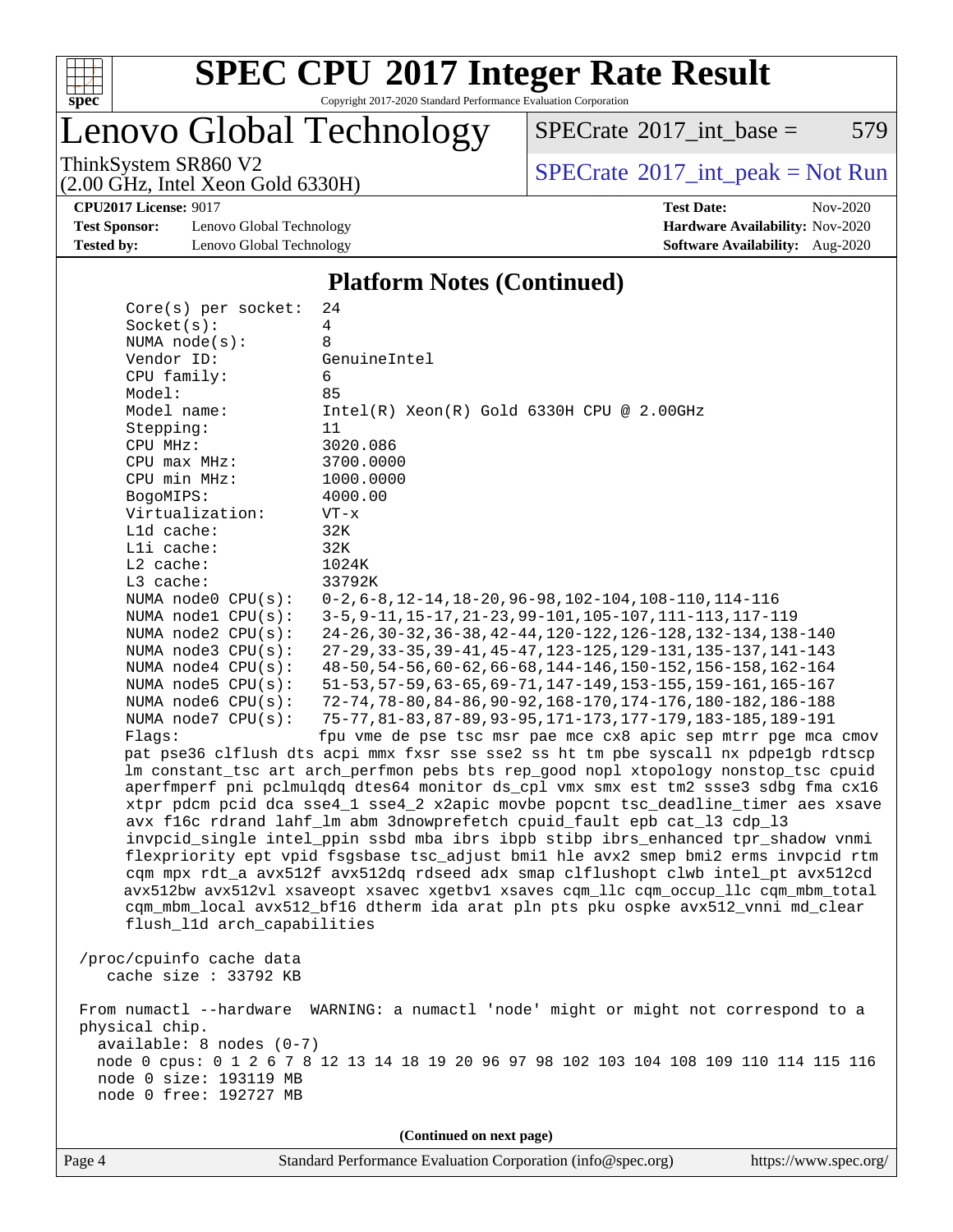

Copyright 2017-2020 Standard Performance Evaluation Corporation

### Lenovo Global Technology

 $SPECTate@2017$  int base = 579

(2.00 GHz, Intel Xeon Gold 6330H)

ThinkSystem SR860 V2<br>  $\begin{array}{c} \text{SPECrate} \textcirc 2017\_int\_peak = Not Run \end{array}$  $\begin{array}{c} \text{SPECrate} \textcirc 2017\_int\_peak = Not Run \end{array}$  $\begin{array}{c} \text{SPECrate} \textcirc 2017\_int\_peak = Not Run \end{array}$ 

**[Test Sponsor:](http://www.spec.org/auto/cpu2017/Docs/result-fields.html#TestSponsor)** Lenovo Global Technology **[Hardware Availability:](http://www.spec.org/auto/cpu2017/Docs/result-fields.html#HardwareAvailability)** Nov-2020 **[Tested by:](http://www.spec.org/auto/cpu2017/Docs/result-fields.html#Testedby)** Lenovo Global Technology **[Software Availability:](http://www.spec.org/auto/cpu2017/Docs/result-fields.html#SoftwareAvailability)** Aug-2020

**[CPU2017 License:](http://www.spec.org/auto/cpu2017/Docs/result-fields.html#CPU2017License)** 9017 **[Test Date:](http://www.spec.org/auto/cpu2017/Docs/result-fields.html#TestDate)** Nov-2020

### **[Platform Notes \(Continued\)](http://www.spec.org/auto/cpu2017/Docs/result-fields.html#PlatformNotes)**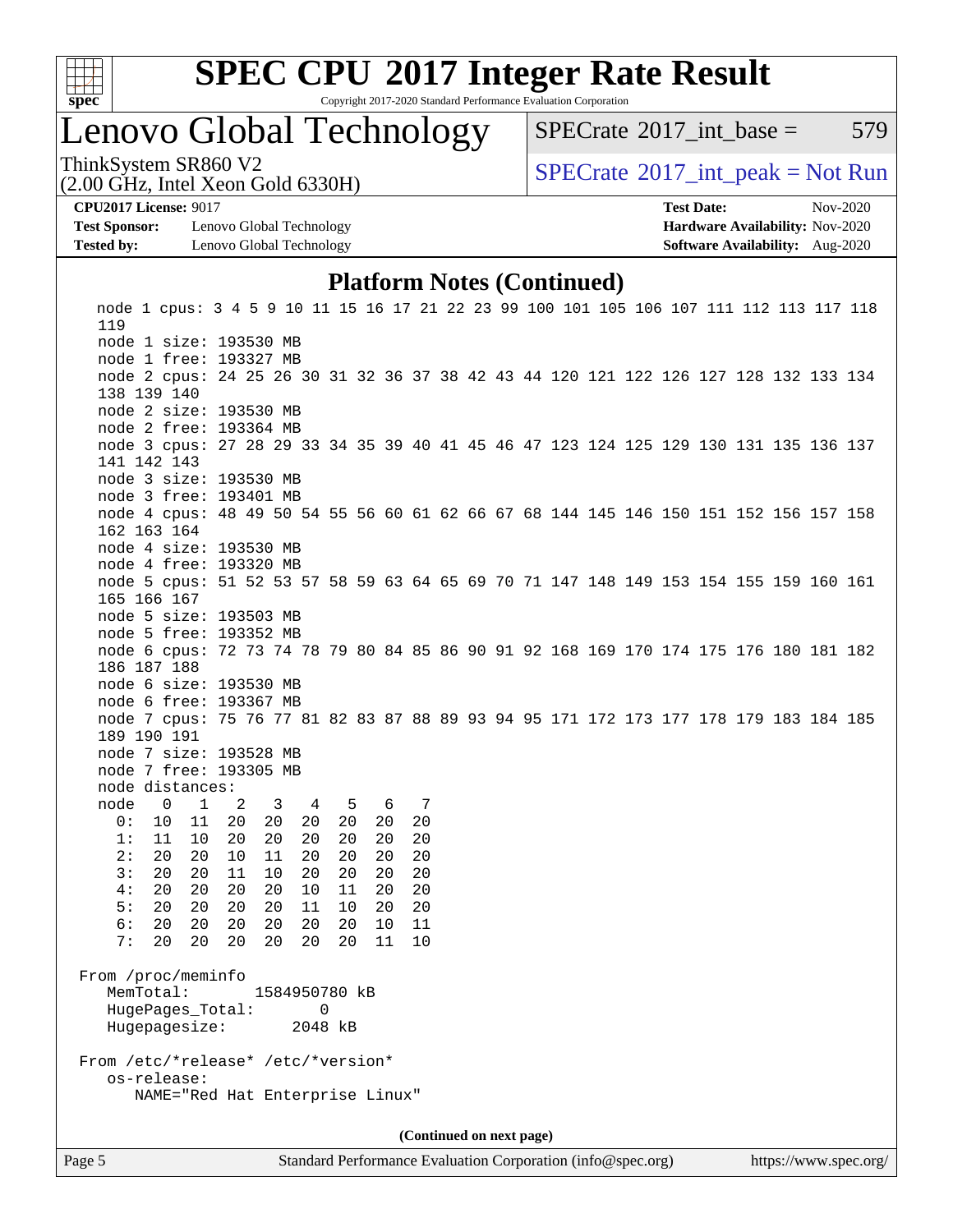

Copyright 2017-2020 Standard Performance Evaluation Corporation

Lenovo Global Technology

 $SPECTate@2017$  int base = 579

(2.00 GHz, Intel Xeon Gold 6330H)

ThinkSystem SR860 V2<br>  $\begin{array}{c} \text{SPECTB} \\ \text{SPECTB} \\ \text{SPECTB} \end{array}$  [SPECrate](http://www.spec.org/auto/cpu2017/Docs/result-fields.html#SPECrate2017intpeak)®[2017\\_int\\_peak = N](http://www.spec.org/auto/cpu2017/Docs/result-fields.html#SPECrate2017intpeak)ot Run

**[Test Sponsor:](http://www.spec.org/auto/cpu2017/Docs/result-fields.html#TestSponsor)** Lenovo Global Technology **[Hardware Availability:](http://www.spec.org/auto/cpu2017/Docs/result-fields.html#HardwareAvailability)** Nov-2020 **[Tested by:](http://www.spec.org/auto/cpu2017/Docs/result-fields.html#Testedby)** Lenovo Global Technology **[Software Availability:](http://www.spec.org/auto/cpu2017/Docs/result-fields.html#SoftwareAvailability)** Aug-2020

**[CPU2017 License:](http://www.spec.org/auto/cpu2017/Docs/result-fields.html#CPU2017License)** 9017 **[Test Date:](http://www.spec.org/auto/cpu2017/Docs/result-fields.html#TestDate)** Nov-2020

### **[Platform Notes \(Continued\)](http://www.spec.org/auto/cpu2017/Docs/result-fields.html#PlatformNotes)**

Page 6 Standard Performance Evaluation Corporation [\(info@spec.org\)](mailto:info@spec.org) <https://www.spec.org/> VERSION="8.2 (Ootpa)" ID="rhel" ID\_LIKE="fedora" VERSION\_ID="8.2" PLATFORM\_ID="platform:el8" PRETTY\_NAME="Red Hat Enterprise Linux 8.2 (Ootpa)" ANSI\_COLOR="0;31" redhat-release: Red Hat Enterprise Linux release 8.2 (Ootpa) system-release: Red Hat Enterprise Linux release 8.2 (Ootpa) system-release-cpe: cpe:/o:redhat:enterprise\_linux:8.2:ga uname -a: Linux localhost.localdomain 4.18.0-193.el8.x86\_64 #1 SMP Fri Mar 27 14:35:58 UTC 2020 x86\_64 x86\_64 x86\_64 GNU/Linux Kernel self-reported vulnerability status: itlb multihit: Not affected CVE-2018-3620 (L1 Terminal Fault): Not affected Microarchitectural Data Sampling: Not affected CVE-2017-5754 (Meltdown): Not affected CVE-2018-3639 (Speculative Store Bypass): Mitigation: Speculative Store Bypass disabled via prctl and seccomp CVE-2017-5753 (Spectre variant 1): Mitigation: usercopy/swapgs barriers and \_\_user pointer sanitization CVE-2017-5715 (Spectre variant 2): Mitigation: Enhanced IBRS, IBPB: conditional, RSB filling tsx\_async\_abort: Not affected run-level 3 Nov 25 13:48 SPEC is set to: /home/cpu2017-1.1.0-ic19.1u2 Filesystem Type Size Used Avail Use% Mounted on /dev/sda4 xfs 839G 23G 816G 3% /home From /sys/devices/virtual/dmi/id BIOS: Lenovo M5E107H-1.00 10/18/2020 Vendor: Lenovo Product: ThinkSystem SR860 V2 Product Family: ThinkSystem Serial: none Additional information from dmidecode follows. WARNING: Use caution when you interpret this section. The 'dmidecode' program reads system data which is "intended to allow hardware to be accurately determined", but the intent may not be met, as there are frequent changes to hardware, firmware, and the "DMTF SMBIOS" standard. Memory: **(Continued on next page)**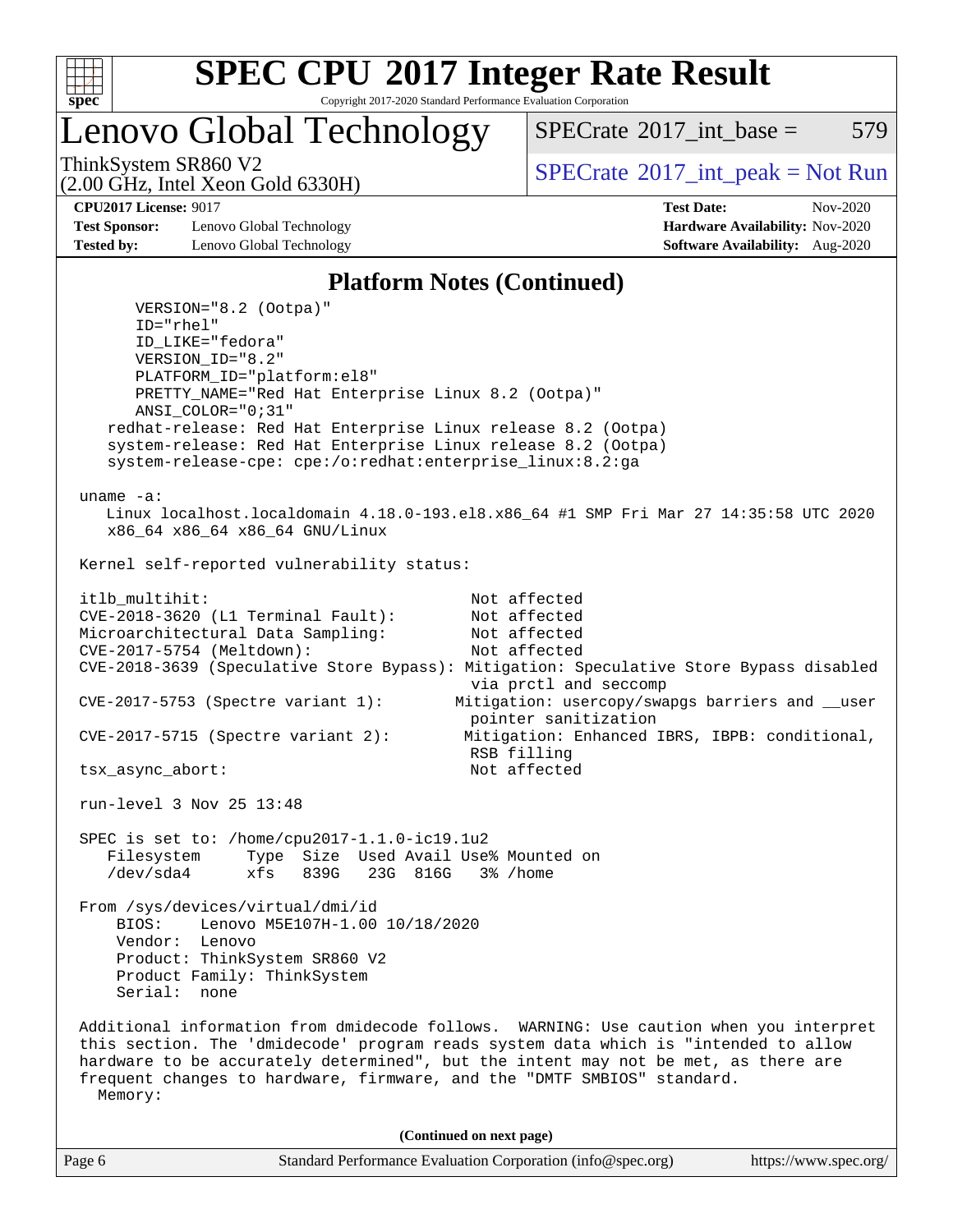

Copyright 2017-2020 Standard Performance Evaluation Corporation

### Lenovo Global Technology

 $SPECTate$ <sup>®</sup>[2017\\_int\\_base =](http://www.spec.org/auto/cpu2017/Docs/result-fields.html#SPECrate2017intbase) 579

(2.00 GHz, Intel Xeon Gold 6330H)

ThinkSystem SR860 V2<br>  $\begin{array}{c} \text{SPECTR} \setminus \text{SVD} \\ \text{SPECTR} \setminus \text{SVD} \end{array}$  [SPECrate](http://www.spec.org/auto/cpu2017/Docs/result-fields.html#SPECrate2017intpeak)®[2017\\_int\\_peak = N](http://www.spec.org/auto/cpu2017/Docs/result-fields.html#SPECrate2017intpeak)ot Run

**[Test Sponsor:](http://www.spec.org/auto/cpu2017/Docs/result-fields.html#TestSponsor)** Lenovo Global Technology **[Hardware Availability:](http://www.spec.org/auto/cpu2017/Docs/result-fields.html#HardwareAvailability)** Nov-2020 **[Tested by:](http://www.spec.org/auto/cpu2017/Docs/result-fields.html#Testedby)** Lenovo Global Technology **[Software Availability:](http://www.spec.org/auto/cpu2017/Docs/result-fields.html#SoftwareAvailability)** Aug-2020

**[CPU2017 License:](http://www.spec.org/auto/cpu2017/Docs/result-fields.html#CPU2017License)** 9017 **[Test Date:](http://www.spec.org/auto/cpu2017/Docs/result-fields.html#TestDate)** Nov-2020

#### **[Platform Notes \(Continued\)](http://www.spec.org/auto/cpu2017/Docs/result-fields.html#PlatformNotes)**

48x Samsung M393A4K40DB3-CWE 32 GB 2 rank 3200

(End of data from sysinfo program)

Memory on this system run at 2933 MHz due to CPU limitation.

### **[Compiler Version Notes](http://www.spec.org/auto/cpu2017/Docs/result-fields.html#CompilerVersionNotes)**

============================================================================== C  $\vert$  500.perlbench\_r(base) 502.gcc\_r(base) 505.mcf\_r(base)

| 525.x264\_r(base) 557.xz\_r(base)

------------------------------------------------------------------------------ Intel(R) C Compiler for applications running on  $Intel(R) 64$ , Version

19.1.2.275 Build 20200604

Copyright (C) 1985-2020 Intel Corporation. All rights reserved.

------------------------------------------------------------------------------ ============================================================================== C++ | 520.omnetpp\_r(base) 523.xalancbmk\_r(base) 531.deepsjeng\_r(base) | 541.leela\_r(base)

------------------------------------------------------------------------------ Intel(R) C++ Compiler for applications running on Intel(R) 64, Version 19.1.2.275 Build 20200604

Copyright (C) 1985-2020 Intel Corporation. All rights reserved.

------------------------------------------------------------------------------

==============================================================================

Fortran | 548.exchange2\_r(base)

------------------------------------------------------------------------------ Intel(R) Fortran Intel(R) 64 Compiler for applications running on Intel(R)

64, Version 19.1.2.275 Build 20200623

Copyright (C) 1985-2020 Intel Corporation. All rights reserved. ------------------------------------------------------------------------------

### **[Base Compiler Invocation](http://www.spec.org/auto/cpu2017/Docs/result-fields.html#BaseCompilerInvocation)**

[C benchmarks](http://www.spec.org/auto/cpu2017/Docs/result-fields.html#Cbenchmarks):

[icc](http://www.spec.org/cpu2017/results/res2020q4/cpu2017-20201207-24551.flags.html#user_CCbase_intel_icc_66fc1ee009f7361af1fbd72ca7dcefbb700085f36577c54f309893dd4ec40d12360134090235512931783d35fd58c0460139e722d5067c5574d8eaf2b3e37e92)

[C++ benchmarks:](http://www.spec.org/auto/cpu2017/Docs/result-fields.html#CXXbenchmarks) [icpc](http://www.spec.org/cpu2017/results/res2020q4/cpu2017-20201207-24551.flags.html#user_CXXbase_intel_icpc_c510b6838c7f56d33e37e94d029a35b4a7bccf4766a728ee175e80a419847e808290a9b78be685c44ab727ea267ec2f070ec5dc83b407c0218cded6866a35d07)

[Fortran benchmarks](http://www.spec.org/auto/cpu2017/Docs/result-fields.html#Fortranbenchmarks): [ifort](http://www.spec.org/cpu2017/results/res2020q4/cpu2017-20201207-24551.flags.html#user_FCbase_intel_ifort_8111460550e3ca792625aed983ce982f94888b8b503583aa7ba2b8303487b4d8a21a13e7191a45c5fd58ff318f48f9492884d4413fa793fd88dd292cad7027ca)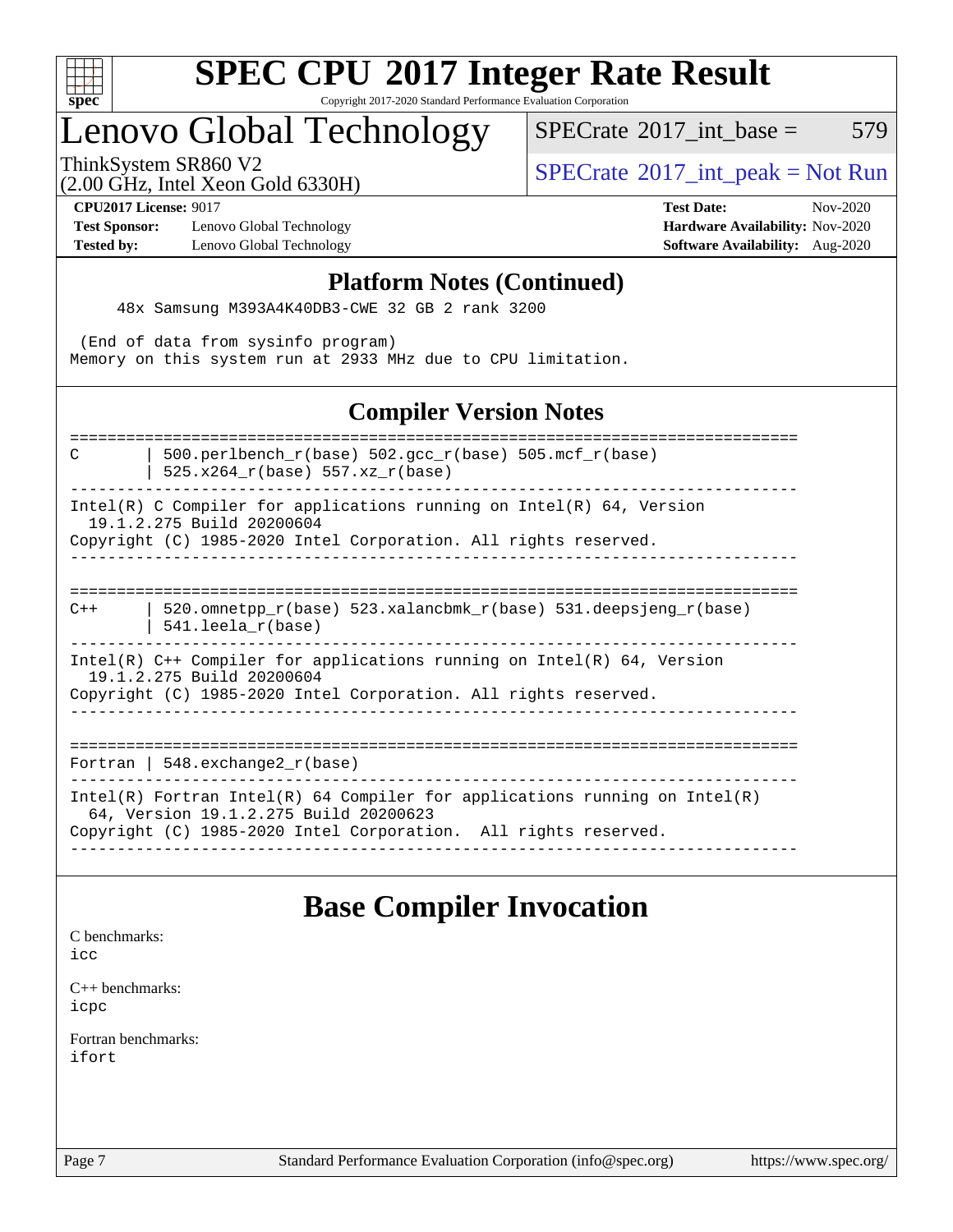

#### **[SPEC CPU](http://www.spec.org/auto/cpu2017/Docs/result-fields.html#SPECCPU2017IntegerRateResult)[2017 Integer Rate Result](http://www.spec.org/auto/cpu2017/Docs/result-fields.html#SPECCPU2017IntegerRateResult)** Copyright 2017-2020 Standard Performance Evaluation Corporation

### Lenovo Global Technology

 $SPECTate@2017$ \_int\_base = 579

(2.00 GHz, Intel Xeon Gold 6330H)

ThinkSystem SR860 V2<br>  $\begin{array}{c} \text{SPECTB} \\ \text{SPECTB} \\ \text{SPECTB} \end{array}$  [SPECrate](http://www.spec.org/auto/cpu2017/Docs/result-fields.html#SPECrate2017intpeak)®[2017\\_int\\_peak = N](http://www.spec.org/auto/cpu2017/Docs/result-fields.html#SPECrate2017intpeak)ot Run

**[CPU2017 License:](http://www.spec.org/auto/cpu2017/Docs/result-fields.html#CPU2017License)** 9017 **[Test Date:](http://www.spec.org/auto/cpu2017/Docs/result-fields.html#TestDate)** Nov-2020

**[Test Sponsor:](http://www.spec.org/auto/cpu2017/Docs/result-fields.html#TestSponsor)** Lenovo Global Technology **[Hardware Availability:](http://www.spec.org/auto/cpu2017/Docs/result-fields.html#HardwareAvailability)** Nov-2020 **[Tested by:](http://www.spec.org/auto/cpu2017/Docs/result-fields.html#Testedby)** Lenovo Global Technology **[Software Availability:](http://www.spec.org/auto/cpu2017/Docs/result-fields.html#SoftwareAvailability)** Aug-2020

### **[Base Portability Flags](http://www.spec.org/auto/cpu2017/Docs/result-fields.html#BasePortabilityFlags)**

 500.perlbench\_r: [-DSPEC\\_LP64](http://www.spec.org/cpu2017/results/res2020q4/cpu2017-20201207-24551.flags.html#b500.perlbench_r_basePORTABILITY_DSPEC_LP64) [-DSPEC\\_LINUX\\_X64](http://www.spec.org/cpu2017/results/res2020q4/cpu2017-20201207-24551.flags.html#b500.perlbench_r_baseCPORTABILITY_DSPEC_LINUX_X64) 502.gcc\_r: [-DSPEC\\_LP64](http://www.spec.org/cpu2017/results/res2020q4/cpu2017-20201207-24551.flags.html#suite_basePORTABILITY502_gcc_r_DSPEC_LP64) 505.mcf\_r: [-DSPEC\\_LP64](http://www.spec.org/cpu2017/results/res2020q4/cpu2017-20201207-24551.flags.html#suite_basePORTABILITY505_mcf_r_DSPEC_LP64) 520.omnetpp\_r: [-DSPEC\\_LP64](http://www.spec.org/cpu2017/results/res2020q4/cpu2017-20201207-24551.flags.html#suite_basePORTABILITY520_omnetpp_r_DSPEC_LP64) 523.xalancbmk\_r: [-DSPEC\\_LP64](http://www.spec.org/cpu2017/results/res2020q4/cpu2017-20201207-24551.flags.html#suite_basePORTABILITY523_xalancbmk_r_DSPEC_LP64) [-DSPEC\\_LINUX](http://www.spec.org/cpu2017/results/res2020q4/cpu2017-20201207-24551.flags.html#b523.xalancbmk_r_baseCXXPORTABILITY_DSPEC_LINUX) 525.x264\_r: [-DSPEC\\_LP64](http://www.spec.org/cpu2017/results/res2020q4/cpu2017-20201207-24551.flags.html#suite_basePORTABILITY525_x264_r_DSPEC_LP64) 531.deepsjeng\_r: [-DSPEC\\_LP64](http://www.spec.org/cpu2017/results/res2020q4/cpu2017-20201207-24551.flags.html#suite_basePORTABILITY531_deepsjeng_r_DSPEC_LP64) 541.leela\_r: [-DSPEC\\_LP64](http://www.spec.org/cpu2017/results/res2020q4/cpu2017-20201207-24551.flags.html#suite_basePORTABILITY541_leela_r_DSPEC_LP64) 548.exchange2\_r: [-DSPEC\\_LP64](http://www.spec.org/cpu2017/results/res2020q4/cpu2017-20201207-24551.flags.html#suite_basePORTABILITY548_exchange2_r_DSPEC_LP64) 557.xz\_r: [-DSPEC\\_LP64](http://www.spec.org/cpu2017/results/res2020q4/cpu2017-20201207-24551.flags.html#suite_basePORTABILITY557_xz_r_DSPEC_LP64)

### **[Base Optimization Flags](http://www.spec.org/auto/cpu2017/Docs/result-fields.html#BaseOptimizationFlags)**

#### [C benchmarks](http://www.spec.org/auto/cpu2017/Docs/result-fields.html#Cbenchmarks):

```
-m64 -qnextgen -std=c11
-Wl,-plugin-opt=-x86-branches-within-32B-boundaries -Wl,-z,muldefs
-xCORE-AVX512 -O3 -ffast-math -flto -mfpmath=sse -funroll-loops
-qopt-mem-layout-trans=4
-L/usr/local/IntelCompiler19/compilers_and_libraries_2020.3.275/linux/compiler/lib/intel64_lin
-lqkmalloc
```
#### [C++ benchmarks](http://www.spec.org/auto/cpu2017/Docs/result-fields.html#CXXbenchmarks):

[-m64](http://www.spec.org/cpu2017/results/res2020q4/cpu2017-20201207-24551.flags.html#user_CXXbase_m64-icc) [-qnextgen](http://www.spec.org/cpu2017/results/res2020q4/cpu2017-20201207-24551.flags.html#user_CXXbase_f-qnextgen) [-Wl,-plugin-opt=-x86-branches-within-32B-boundaries](http://www.spec.org/cpu2017/results/res2020q4/cpu2017-20201207-24551.flags.html#user_CXXbase_f-x86-branches-within-32B-boundaries_0098b4e4317ae60947b7b728078a624952a08ac37a3c797dfb4ffeb399e0c61a9dd0f2f44ce917e9361fb9076ccb15e7824594512dd315205382d84209e912f3) [-Wl,-z,muldefs](http://www.spec.org/cpu2017/results/res2020q4/cpu2017-20201207-24551.flags.html#user_CXXbase_link_force_multiple1_b4cbdb97b34bdee9ceefcfe54f4c8ea74255f0b02a4b23e853cdb0e18eb4525ac79b5a88067c842dd0ee6996c24547a27a4b99331201badda8798ef8a743f577) [-xCORE-AVX512](http://www.spec.org/cpu2017/results/res2020q4/cpu2017-20201207-24551.flags.html#user_CXXbase_f-xCORE-AVX512) [-O3](http://www.spec.org/cpu2017/results/res2020q4/cpu2017-20201207-24551.flags.html#user_CXXbase_f-O3) [-ffast-math](http://www.spec.org/cpu2017/results/res2020q4/cpu2017-20201207-24551.flags.html#user_CXXbase_f-ffast-math) [-flto](http://www.spec.org/cpu2017/results/res2020q4/cpu2017-20201207-24551.flags.html#user_CXXbase_f-flto) [-mfpmath=sse](http://www.spec.org/cpu2017/results/res2020q4/cpu2017-20201207-24551.flags.html#user_CXXbase_f-mfpmath_70eb8fac26bde974f8ab713bc9086c5621c0b8d2f6c86f38af0bd7062540daf19db5f3a066d8c6684be05d84c9b6322eb3b5be6619d967835195b93d6c02afa1) [-funroll-loops](http://www.spec.org/cpu2017/results/res2020q4/cpu2017-20201207-24551.flags.html#user_CXXbase_f-funroll-loops) [-qopt-mem-layout-trans=4](http://www.spec.org/cpu2017/results/res2020q4/cpu2017-20201207-24551.flags.html#user_CXXbase_f-qopt-mem-layout-trans_fa39e755916c150a61361b7846f310bcdf6f04e385ef281cadf3647acec3f0ae266d1a1d22d972a7087a248fd4e6ca390a3634700869573d231a252c784941a8) [-L/usr/local/IntelCompiler19/compilers\\_and\\_libraries\\_2020.3.275/linux/compiler/lib/intel64\\_lin](http://www.spec.org/cpu2017/results/res2020q4/cpu2017-20201207-24551.flags.html#user_CXXbase_linkpath_6eb3b1b8be403820338b5b82e7a1c217a861a8962ac718a6253be1483b50620487664a39a847caf560d84a6b8bab7cca33d9f414525a12ede1e9473db34a3d08) [-lqkmalloc](http://www.spec.org/cpu2017/results/res2020q4/cpu2017-20201207-24551.flags.html#user_CXXbase_qkmalloc_link_lib_79a818439969f771c6bc311cfd333c00fc099dad35c030f5aab9dda831713d2015205805422f83de8875488a2991c0a156aaa600e1f9138f8fc37004abc96dc5)

#### [Fortran benchmarks:](http://www.spec.org/auto/cpu2017/Docs/result-fields.html#Fortranbenchmarks)

```
-m64 -Wl,-plugin-opt=-x86-branches-within-32B-boundaries -Wl,-z,muldefs
-xCORE-AVX512 -O3 -ipo -no-prec-div -qopt-mem-layout-trans=4
-nostandard-realloc-lhs -align array32byte -auto
-mbranches-within-32B-boundaries
-L/usr/local/IntelCompiler19/compilers_and_libraries_2020.3.275/linux/compiler/lib/intel64_lin
-lqkmalloc
```
[The flags files that were used to format this result can be browsed at](tmsearch)

[http://www.spec.org/cpu2017/flags/Intel-ic19.1u1-official-linux64\\_revA.html](http://www.spec.org/cpu2017/flags/Intel-ic19.1u1-official-linux64_revA.html) <http://www.spec.org/cpu2017/flags/Lenovo-Platform-SPECcpu2017-Flags-V1.2-Cooperlake-A.html>

[You can also download the XML flags sources by saving the following links:](tmsearch)

[http://www.spec.org/cpu2017/flags/Intel-ic19.1u1-official-linux64\\_revA.xml](http://www.spec.org/cpu2017/flags/Intel-ic19.1u1-official-linux64_revA.xml) <http://www.spec.org/cpu2017/flags/Lenovo-Platform-SPECcpu2017-Flags-V1.2-Cooperlake-A.xml>